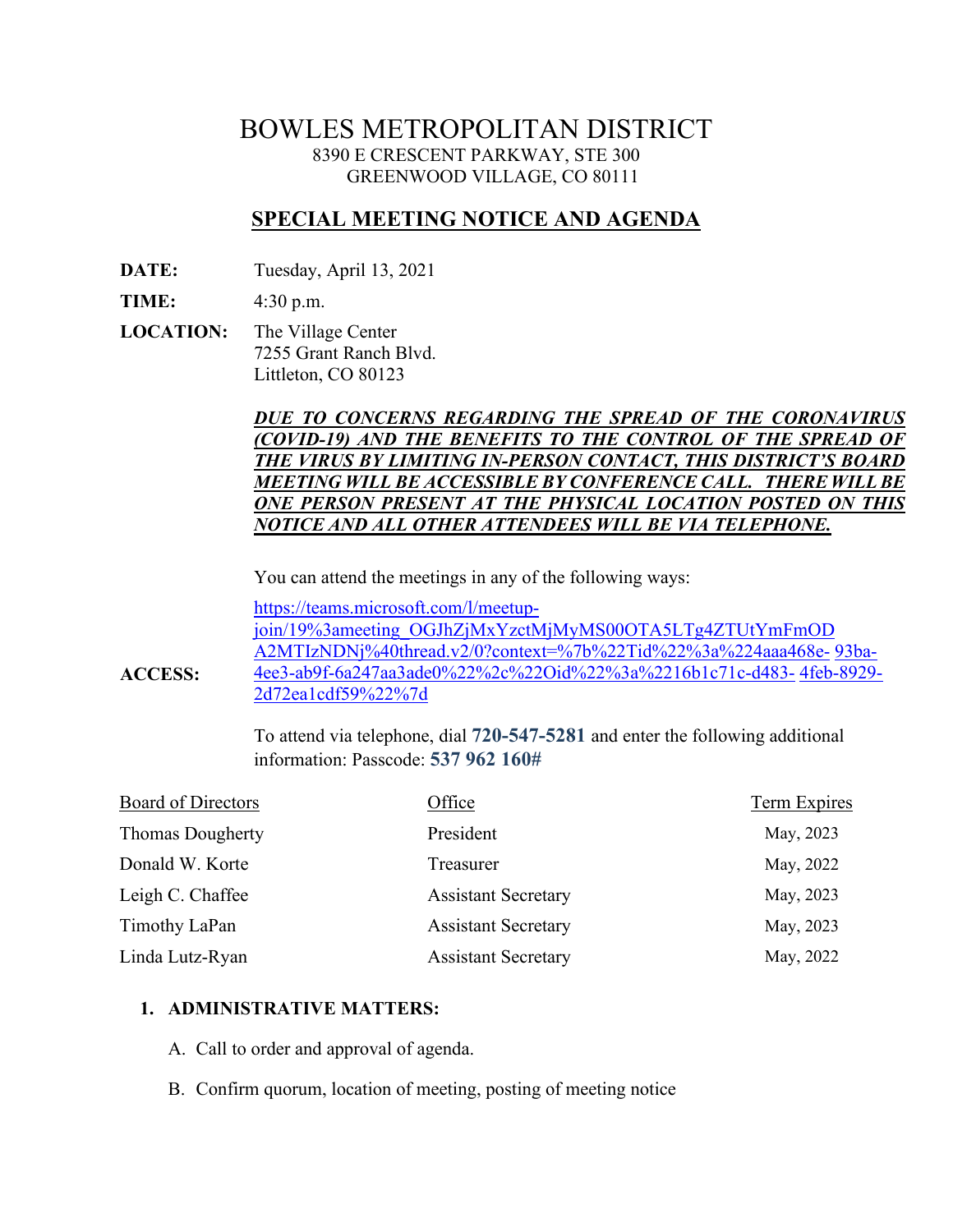- C. Approval of the Minutes from March 9, 2021 Special Board Meeting (enclosed)
- D. Public Comment.

Members of the public may express their views to the Board on matters that affect the District that are otherwise not on the agenda. Comments will be limited to three (3) minutes per person

# **2. CONSENT AGENDA:**

A. Other

### **3. FINANCIAL MATTERS:**

- A. Review and Approve January 31, 2021 and February 28, 2021 Financial Statements. (enclosed)
- B. Review and Approve Claims in the amount of \$56,772.78. (enclosed)
- C. Other

# **4. MANAGEMENT MATTERS:**

- A. Operational Updates and Action Items
	- 1. Designscapes:
		- i. General Update
		- ii. Work Order Update (enclosed)
		- iii. Turf Restoration Update
		- iv. Proposal for Irrigation Gate Valves for \$37,653.80 (enclosed)
		- v. Irrigation Main Line Mapping (enclosed)
		- vi. Basketball Area Planting Proposal and Rendering (enclosed)
		- vii. Sports Field Mowing
		- viii. Proposed Tree Replacement for 5769 S. Depew Circle (enclosed)
	- 2. Davey Tree:
		- i. General Update (enclosed)
		- ii. 5700 S. Benton Circle Update (enclosed)
		- iii. Tree Removal and Stump Grinding Work Order for \$525 (enclosed)
	- 3. Homestead Painting:
		- i. Wrought Iron Fence Update
	- 4. Park Update:
		- i. General Update
		- ii. Park Use Policy
		- iii. Trash Can and Table Replacement Update